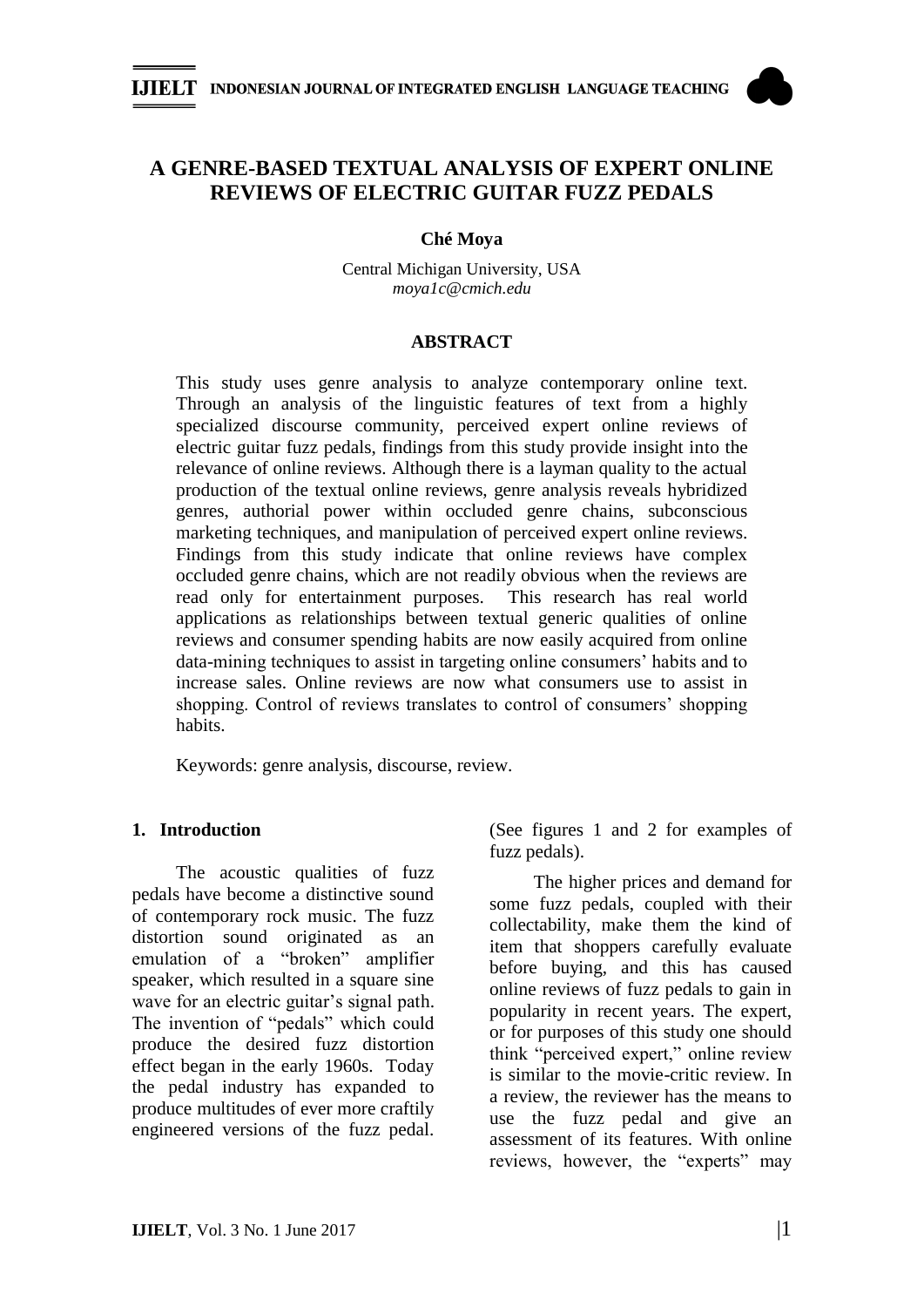not be who they say they are. Because of the anonymity of the internet, there is no way to discern if an "expert" reviewer is a paid actor in the employ of the manufacturer, a genuine independent reviewer of the fuzz pedal, or somewhere in between. These reviews have the potential to save a consumer time and money, or if manipulated, can be used to sway consumers' spending habits toward a company's own products. User generated reviews, such as one might find on *Amazon.com*, function similarly, but can be considered a different genre; they are usually shorter in word count, of a more conversational register, and accompanied with a star rating system.

This study made use of online reviews that are based on a "producttesting" model. The reviews are situated in a format wherein a reviewer (the perceived expert) will obtain a certain fuzz pedal, then actively test the pedal (and possibly produce a video of this testing procedure), then write a review of the qualities of the pedal. Some online reviews are also accompanied with an oral account of a summary of the review process within the video, while others lack the video component entirely. All of the reviews in this research, however, contained written texts.

Before the Internet, not everyone was able to voice their opinion as a perceived equal among many. Only a select few had the means to have their opinion heard by many, for example, writers or critics of certain print publications. Online reviews have caused that paradigm to change. The power of online discourse communities has taken the word-of-mouth (WOM) review and made possible anyone who wants to communicate and has the means to access the Internet to be an

online reviewer. Access to these online reviews is virtually unlimited and available at all times to those who are online.

This study provides a genre analysis of current (2010 -2015) online text of fuzz pedal reviews. Although there now exists a field of genre analysis techniques concerning product reviews, to this writer's knowledge, none exists concerning guitar fuzz pedal reviews. The new digital technology of the online fuzz pedal reviews allows for a new type of genre, and thus a new type of genre research. I take generic textual analysis, which is usually acquainted with academia, into new territory and apply it to the "expert" online review. Swales (1990, 2004) conceived and expanded on an exhaustive amount of information regarding genre analysis for academic texts. Swales' work was built upon that of Bakhtin (see Bakhtin 1979) who discussed the genres that are evident in everyday speech and communications.

Expert online reviews for electric guitar fuzz pedals are predominantly an enthusiast's topic, with those outside of this community not easily understanding the jargon and there being no explicit rules for writing them. The discourse community of fuzz pedals reviewers allows considerable room for discussion of the linguistic nature of expert online reviews. On the surface, the reviews are entertaining and informative. However, as with many human endeavors, there are several possible rationales for the language found in them. A creation of a new genre, however, does not grow from nothingness, and the language of the reviews retains echoes of the "ancestral" review language. Thus, an analysis of even one very specific online discourse community yields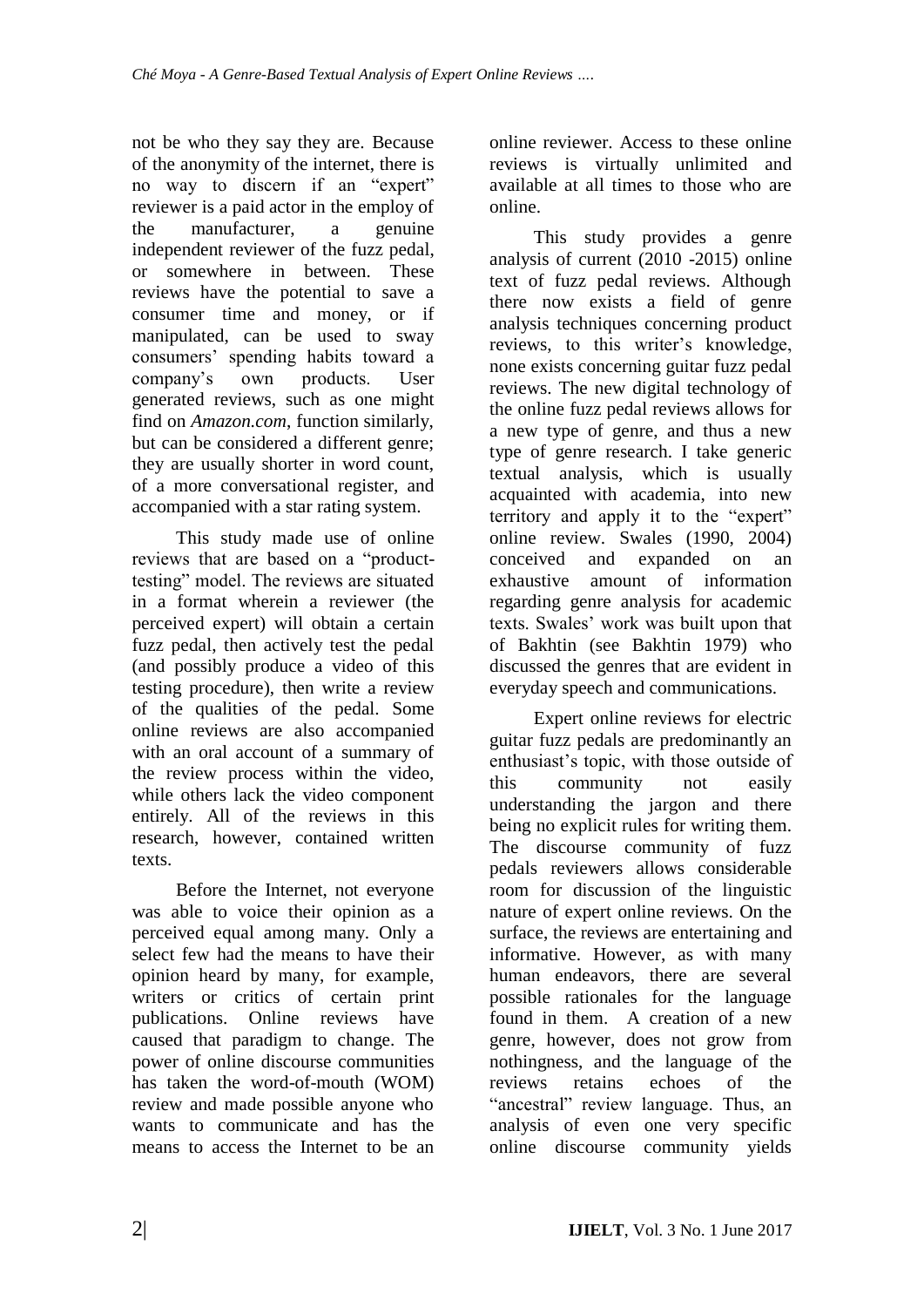analysis that transcends the actual content. In this research, a genre analysis of online reviews for fuzz pedals can raise concerns pertaining to all online reviews in general.

The research for this project started with a pleasurable hobby. Guitar effects pedals are a guilty pleasure for this writer, and after many sessions of reading "expert" online effects pedal reviews, I began to wonder about the production of the reviews and their legitimacy, as there is no vetting process to making an "expert" online review.

The reviews are important in that the online appraisal of a fuzz pedal may be the only authoritative source to be found by a consumer. A stellar review can therefore increase the sales of a fuzz pedal as a consumer electronic product. Furthermore, consumer electronics are a fact of contemporary life, and the cheap manufacture and quality of some fuzz pedals can lend itself to a somewhat pre-packaged and disposable online review. However, when an analysis of several electronic fuzz pedal "expert" online reviews reveal generic characteristics which seem too similar in their "prototypicality," (a defining point for genre as mentioned by Swales, 1990) questions arise as to the authenticity of the reviews. Further, Swales (2004) also mentions these issues (among others) of author agency as another issue concerning genre that was brought forth by Bhatia (1993).

Just as Swales (2004) modifies the original Moves Analysis (1990) to provide more nuance to the results, so does this paper seek to further refine Swales technique, (admittedly in a somewhat broad and cavalier manner) to the lexical level in an attempt to remove any bias. In this manner of focusing on the lexical qualities of the

online reviews, the very similar qualities of the "experts" may be revealed.

## **2. Hybrid Genres**

According to Johns et al. (2006), genres assist people in completing tasks by using particular language in particular contexts and harnessing the format of the context to give information in textual form. Johns et al. (2006) also noted that genre examples typically vary, even within the same genre and explained that a genre may vary from a typical template to agree with particular sentiments of those who are judging the genre. Thus, online reviews of fuzz pedals work with certain themes that reveal textual context related to the fuzz pedal reviewer discourse community, while also maintaining particular generic moves, which are expected from the review format. This blending of genre forms is a natural occurrence as according to Bhatia and Salmani (2015), even though in academic professional contexts and in Swales (1990) there is focus on pure genres, hybrid genres are the norm and the actual existence of a pure genre is doubtful. Although Bhatia and Salmani (2015) focus on genres for English for Specific Purposes (ESP), genre analysis can be applied to digital media text, and these digital media texts allow for new types of analysis. Sheperd & Watters (1998) predicted this type of new digital media format as a meta-genre and coined the term ―cyber genre.‖ Although this term seems almost dated now due to the "cyber" moniker, at the time of coining it was an accurate forecasting for the format of online digital media genres. In essence, all genres, even those of the digital arena, are of a hybrid quality.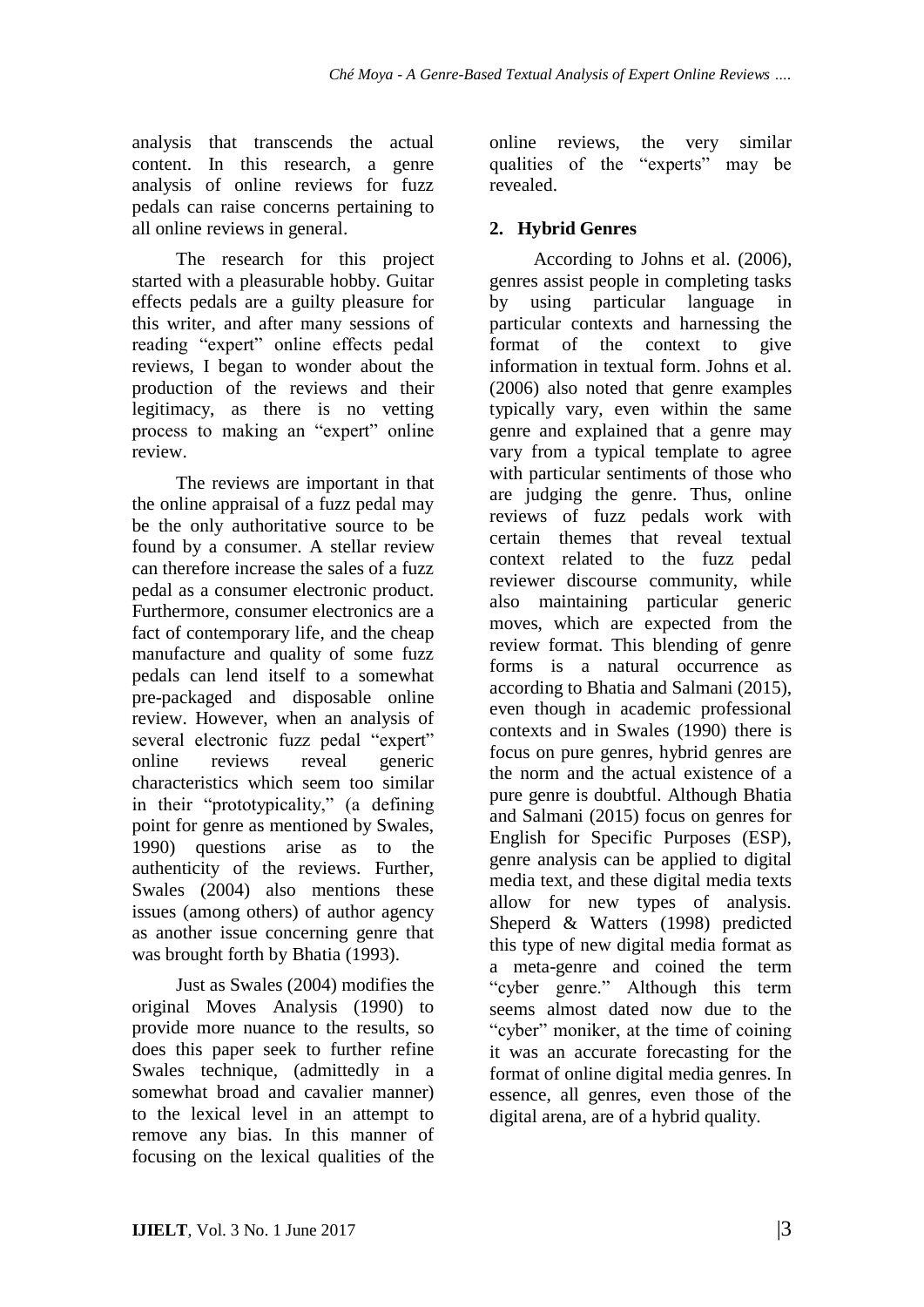## **3. Authorial Power with Occluded Genres**

Foucault (1972), who originated the term "social authorship," raised a set of very important questions: "...who is speaking? Whom among the totality of speaking individuals, is accorded the right to use this sort of language? Who is qualified to do so?"  $(p. 50)$ . This line of thought yields the fundamental question of who within a discourse community is a perceived expert. In addition, why his or her voice is able to rise above the others and be "the expert." Why are some within an online community chosen to write reviews of fuzz pedals (an enviable occupation for some within the discourse community) and have them posted online, while the bulk of the discourse community must be satisfied with online forums and user-generated reviews? Who has had access to the logistical workings of testing, writing and producing an online review for a consumer electronics product?

Authorship of online reviews easily lends itself to the subject of occluded genres, wherein invested discourse community players have a part in the production, distribution and promotion of a consumer product without their exact roles and relationships ever being made clear. Although the writers of the reviews are sometimes named, their specific qualities as experts in reviewing are never put to the test. As far as one can tell, reviewers buy or are given a pedal; the pedal is personally tested by the reviewers, and an online review is written and posted onto the internet. How the reviewers receive the pedal and access to the online submission format is hardly ever stated (although some reviewers may include a quick biography and rationale for having a certain pedal, or be obviously employed by a larger online presence).

In essence, expert online fuzz pedal reviews work similarly to online book or movie reviews, or even consumer electronic or musical instrument reviews. A new product or media is acquired and reviewed by an "expert." However, the genre chain is never revealed or made easy to be revealed, so occlusion of actors within the production of the online reviews is the norm. The entertaining and informative quality of the reviews may lead some to never question the forces at work behind the reviews. The fact that fuzz pedals are most usually given a positive review with very little negative language also strengthens the argument of an occluded genre chain that may involve the manufacturers. Thus, there is the question of who gives authority to the expert?

With regards to the samples used herein, the fuzz pedals could be provided pro bono to the expert reviewers and this could have the effect of skewing data to the positive and away from the negative. This is a direct example of an occluded genre chain with a hierarchical power structure. According to Bhatia (as cited by Johns, 2008), this would become part of a chain of Promotional Genres.

# **4. Subconscious Marketing**

Fuzz pedals are non-essential electronic consumer products, and online reviews are, according to Mudambi and Schuff (as cited in Riasanow, Ye, & Goswami, 2015), "peer generated product evaluations" posted on company or third party websites" (p. 3309). Some of these "peer generated" product evaluations delve into stylistically surreal written territories that appeal to human senses.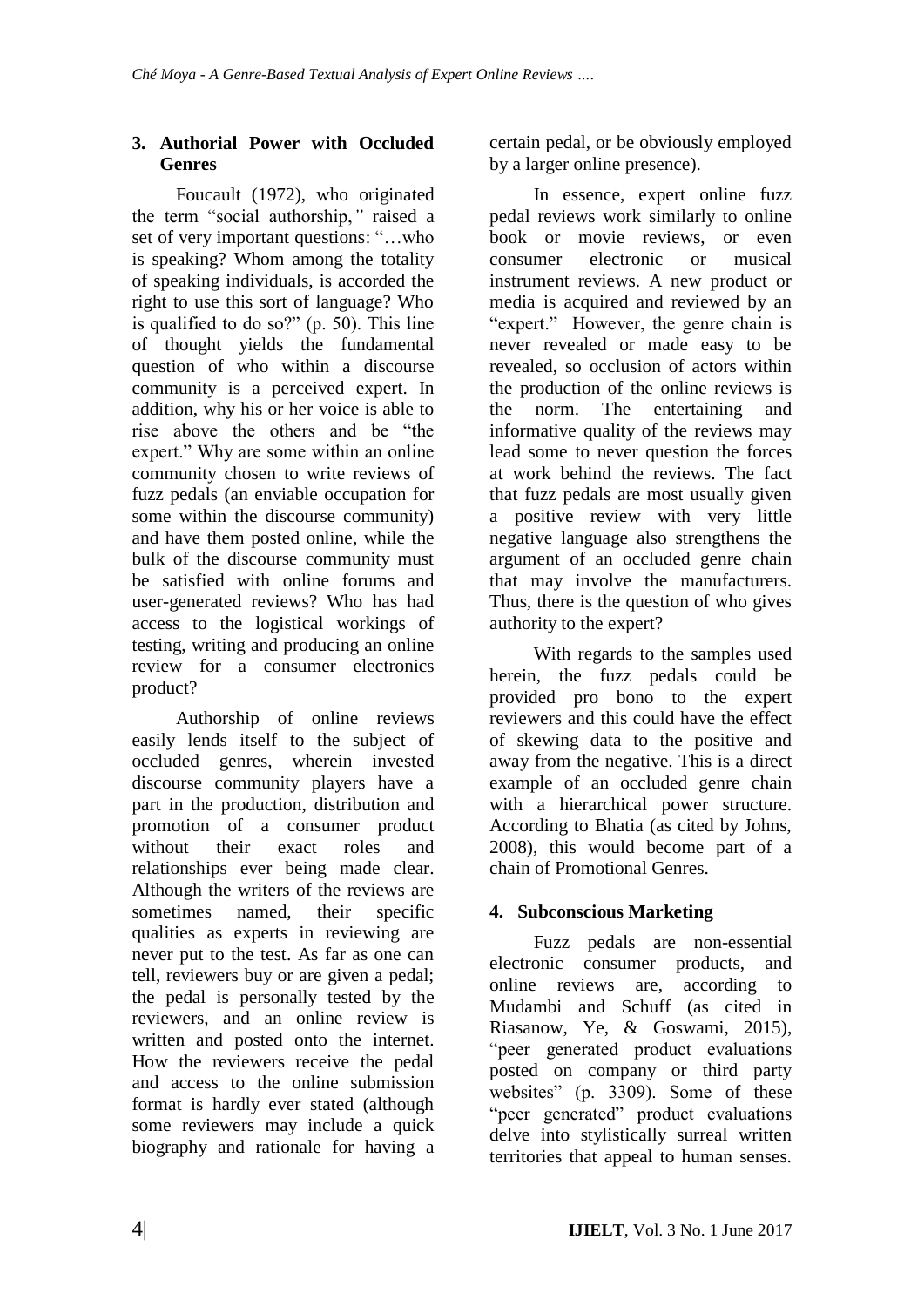Botti and McGill (as cited in Kronrod & Danziger, 2013) suggested, "hedonic consumption is more 'affectively rich' than utilitarian consumption; therefore, preferences for hedonic goods are emotionally driven, whereas those for utilitarian goods are cognitively driven" (p. 726). Thus, appeal to human senses for fuzz pedals appears to be the norm, as will be discussed below. The reviewers' use of sensory appeal allows fuzz pedals to be marketed as a hedonic product attaching psychological feelings of pleasure to the product.

Subconscious marketing extends beyond just the sensory however, as a further subliminal effort to impress consumers is stated by Connors, Mudambi and Schuff (2011) who found that reviews with a self-described "expert" were deemed more helpful for consumers, which could result in online reviewers feeling the need to selfidentify as experts under false pretenses. Further, Connors, et al. (2011) stated that content is more important for consumers than a carefully unbiased or balanced review.

### **5. Manipulation of Online Digital Reviews**

Expert online reviews of fuzz pedals are a new genre. According to Crystal  $(2007)$ , "New genres add to the expressive potential of a language…And it is the same for all new genres. They allow authors to manipulate them in creative ways" (p. 160). This is not to say that every new review written by an author is in itself a new genre, rather, expert online electric guitar fuzz pedal reviews satisfy the qualities of a genre as outlined by Swales (1990).

As Swales (2004) points out, genre conventions affect reader interpretations, even in the business realm. Unsurprisingly, it did not take marketers very long to independently realize the very same conventions for their own aims, and as Huang, Yang, Lin and Shih (2012) have noted, dishonest companies consciously work to manipulate online reviews to garner positive electronic word of mouth (eWOM) which in turn increases product sales. Figure 1 provides reference of the position of expert online fuzz pedal reviews as regards to other online review genres.



Figure 1: Simplified relationship of expert online fuzz pedal reviews to other online reviews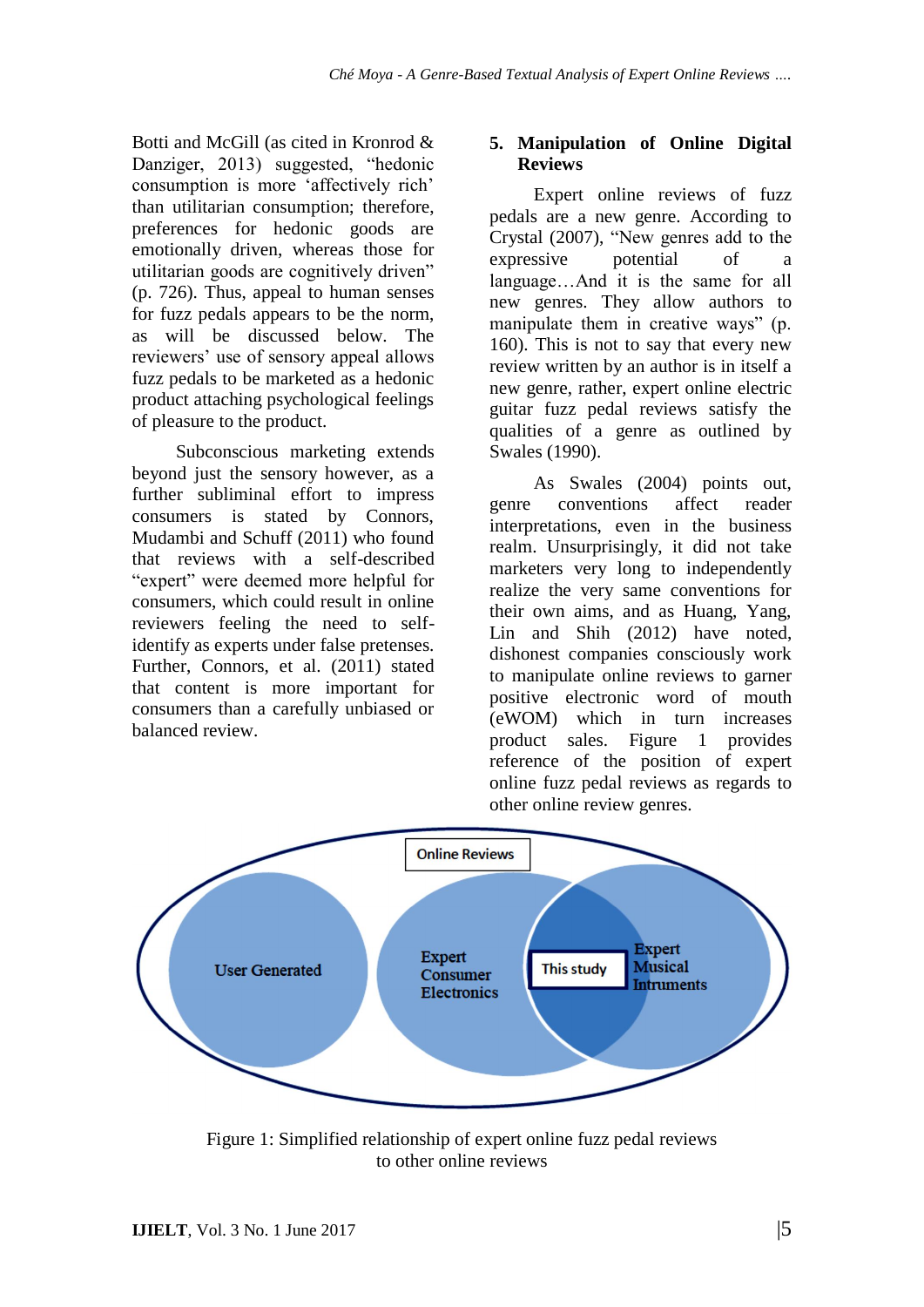As Figure 3 shows, this study is situated at a meeting point between two larger areas of expert online reviews, that of consumer electronics and musical instruments. User generated reviews, which are arguably more "honest" since they appear to be a direct source of feedback from consumers, are not included in the realm of expert online reviews. The manipulation of user-generated reviews, I feel, would be a further interesting phenomenon to study, as it could reveal extremely overt manipulation of consumer voices for marketing purposes.

### **6. Methods**

Ten samples of recent (2010- 2015) expert online reviews of guitar fuzz pedals were chosen at random from top picks chosen by Google. The phrase typed in the Google search box query was "online fuzz pedal reviews." The available selection was limited in several ways. This type of expert online review is a very recent genre, so online textual samples older than ten years tended to be of a very modest variety with not much text and were disregarded for this study. Most likely the paucity of expert online reviews for fuzz pedals is a result of the continued existence of major print guitar magazines in which guitar effects box reviews were (and still are) typically found in a print format. The Google search immediately brought up certain guitar magazine online sites, in this case *premierguitar.com*, *guitarplayer.com* and *guitarworld.com*, Also the boutique quality of the genre in which guitar effects boxes are made and distributed lends itself to a more WOM marketing culture as opposed to those for a mass produced item with millions of units in contention. Since effects pedals are not typically made for the masses as a consumer electronics product, textual online reviews are not that easy to find in digital formats. Online video reviews are the norm.

The text portions of the online reviews were cut and pasted into Microsoft word in both *.docx* and *.txt*  formats into matching fonts for ease of readability, and then analyzed using a Modified Move Analysis after the manner of Move Analysis as detailed by Swales (1990). Modified Move Analysis is here defined as using the textual mining features of a Move Step Analysis and modifying the Move Step dynamic to focus on determined lexicographic parameters. The lexicographic parameters are not a foregone conclusion, but are realized as categories (based on the lexical results of the findings) at the result of the analysis.

The reason for the analysis was to fully gauge the depth of textual patterns in the ten samples of online reviews of fuzz pedals. This textual depth could reveal what generic textual features were relevant to online readers and thus reveal what is beyond the "prototypicality" of the genre. Too much similarity would reveal stylistic issues bordering on plagiarism (*'generic* plagiarism'?). Too little similarity would reveal a break from the genre norms. In addition, the research met the need for analysis of a new computerbased online technological feature, which according to Swales (2004), ―…are contentious in terms of whether their effects are wholly positive"  $(p. 4)$ , but which now, twelve years after Swales' *Research Genres*, seem to be in the process of commodification. Thus, even though a technology seems to be performing a valid function, in this case, the freedom of the internet is allowing multiple voices to flesh out the genre of expert online reviews, and so there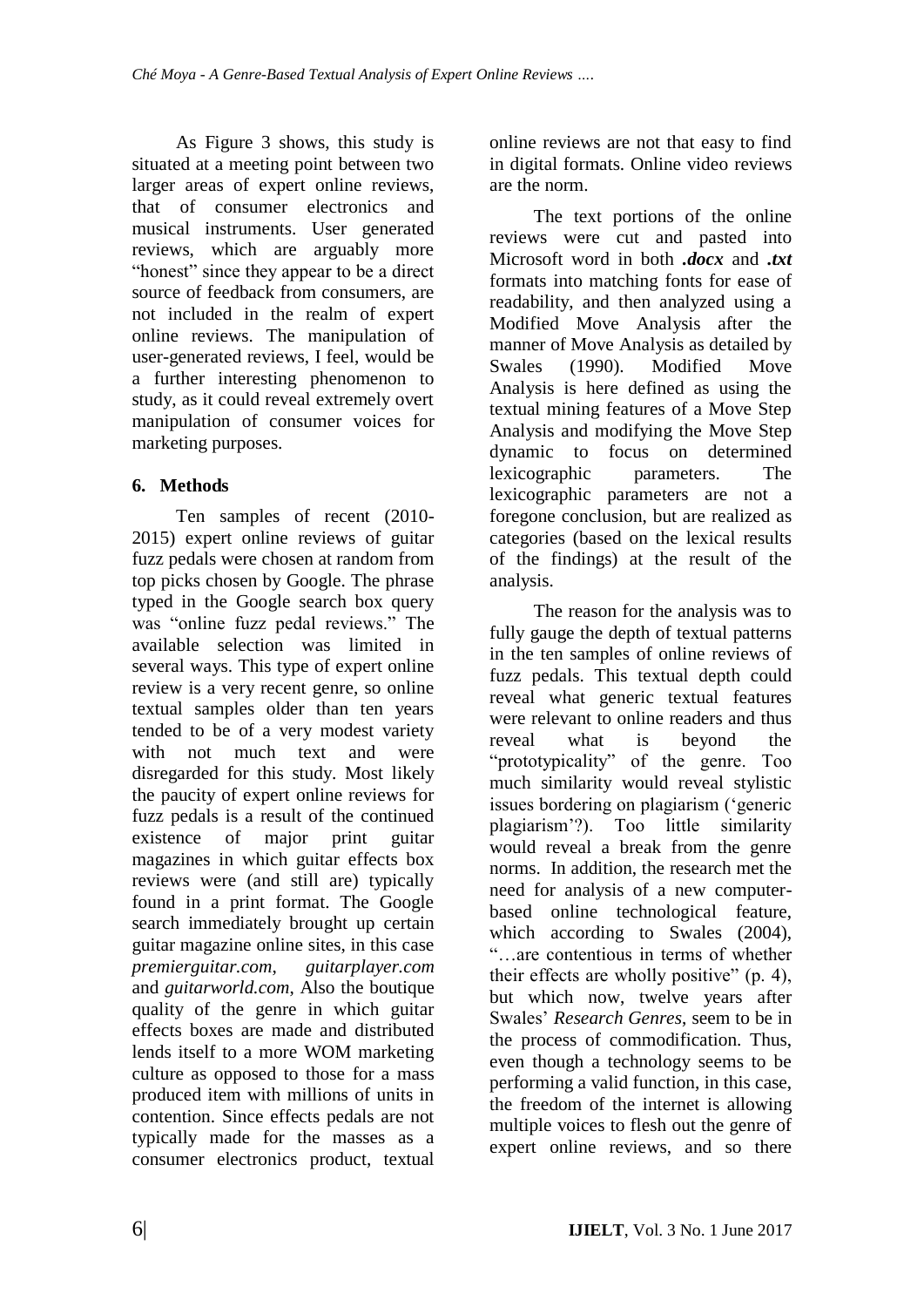could be several occluded players as parts of genre chains (marketers, product managers, salespeople) who are *behind the scenes,* anonymously manipulating the online review content and affecting the language of the reviews. The use of a Modified Move Analysis, instead of relying on set Moves as in Swales (1990, 2004), reduces any bias that may occur. The Modified Move Analysis used only found-in-the-text lexicographic parameters as indicators of Moves. The Moves, Move Labels, and Comments/Examples provided below in Table 1 were created after the textual analysis and were not the result of any pre-established categories as may be found in a more traditional Move Analysis.

Appendix A provides all ten samples used in this study.

### **7. Limitations**

The reported study has two limitations. First, the small sample of reviews (N=10) limited the amount of data analyzed. Second, the ten samples were only from two countries, the United States and the United Kingdom. As Standard Englishes are the dominant languages in both of those countries, whatever lexicographic parameters that might be identified by the analysis were defined by the Englishes used in the US and UK.

### **8. Results**

This section provides the results of the analysis. One of the major findings of the study was that the reviewers adopted an almost overly enthusiastic approach to the quality of the pedals.

Table 1 provides the Moves, Move Labels, and Comments/ Examples that were established from the genre analysis of the online fuzz pedal reviews.

Table 1. Modified Move Analysis of ten samples (without regard to ordering within the texts).

| Move # | <b>Move Label</b>         | <b>Comments/Examples</b>                                                                                                                                                                                                 |  |
|--------|---------------------------|--------------------------------------------------------------------------------------------------------------------------------------------------------------------------------------------------------------------------|--|
|        |                           | All samples provided an embedded video, video link,<br>and/or photograph of the fuzz pedal along with a link<br>to the company webpage for more viewing options. In<br>addition, imperative constructions were the norm. |  |
|        |                           | Visit Electro Harmonix                                                                                                                                                                                                   |  |
|        | Video/Visual Aid/Web Link | <i>Visit Zvex for more infor</i><br>$\bullet$                                                                                                                                                                            |  |
|        |                           | - thetonegod.com                                                                                                                                                                                                         |  |
|        |                           | CONTACT analogman.com                                                                                                                                                                                                    |  |
|        |                           | Here's a $2010$ video of                                                                                                                                                                                                 |  |
|        |                           | rotosound.com                                                                                                                                                                                                            |  |
|        |                           | Watch our video review                                                                                                                                                                                                   |  |
|        |                           | Check out the official video demo:                                                                                                                                                                                       |  |
|        |                           | visit JHS pedals for further details.                                                                                                                                                                                    |  |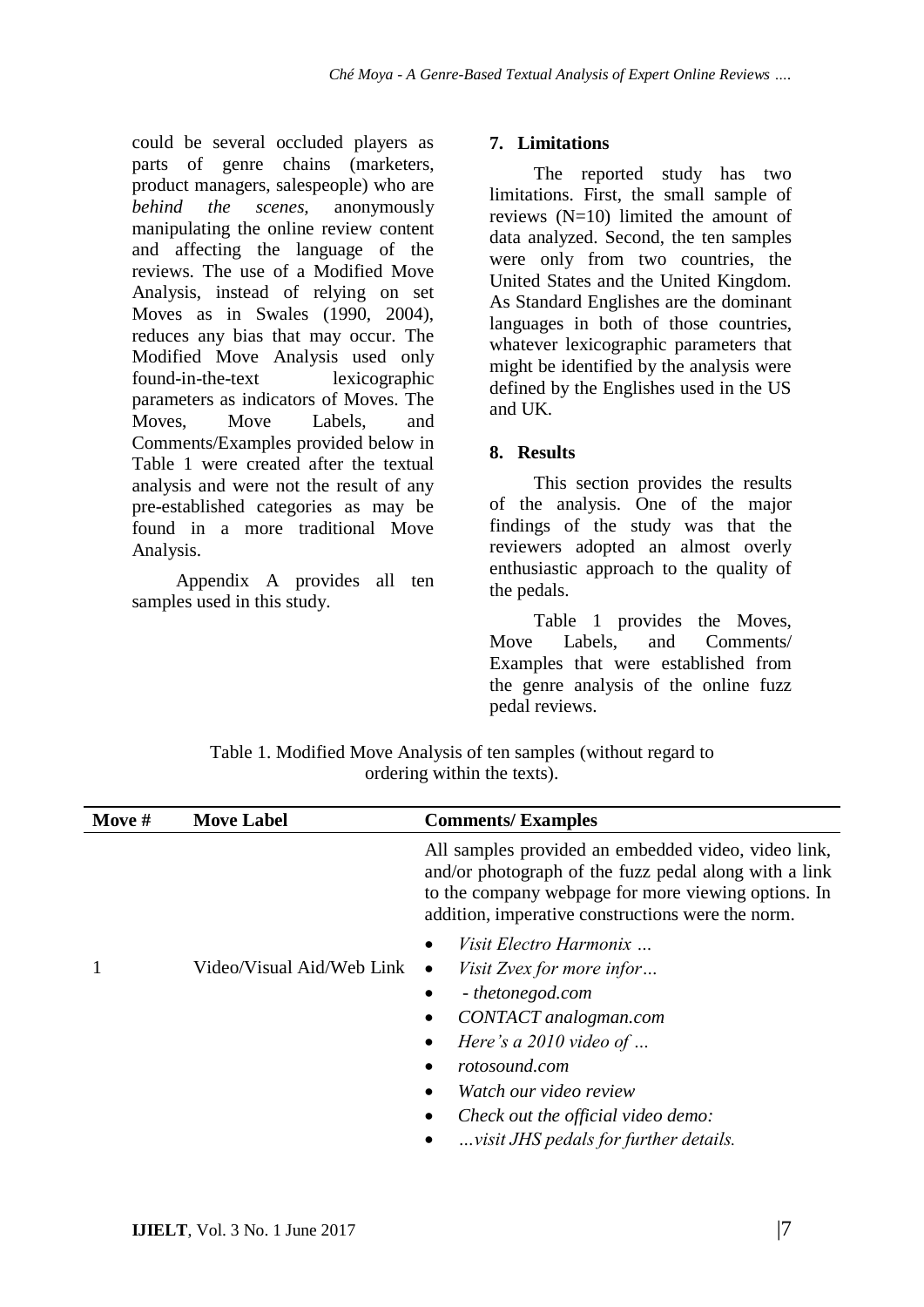Nine of the ten samples provided allusion to a past fuzz pedal, fuzz sound, famous band or famous guitarist.

- *With a legacy dating back over 40 years…*
- *…fuzz distortion pedals of the past 20 years.*
- *In 2008…*

 *SOUNDS Inspired by the Strawberry Alarm Clock's seminal psychedelic fuzz soaked classic…*

- *Here's a 2010 video of Gilbert…*
- 2 Historical Allusion *The fuzz effect was used by iconic guitarists…*
	- *Few names have more renown…*
	- *Being relatively new…*
	- *Inspired by the popular Beatle's tune…*

All samples included at least one reference to the physical design or technical specifications of the pedal.

*Powered by 9 volt battery…*

 *2 ultra rare 1956 Amperex black glass germanium transistors.*

*…a sturdy black metal chassis…*

 *The chassis and external components are rugged…*

- Features *KNOBS Volume, Fuzz, Buzz, internal trimpot*
	- *…studio grade Carling footswitches*
	- *…a roar/rumble switch…*
	- *…battleship/tackle-box gray hammerite finish*
	- *…single foot switch…*
	- *…a Hi-Pass switch…*

All samples effusively described the acoustic qualities upon the electric guitar's tone after using the fuzz pedal.

- *… a world of extreme fuzz textures…*
- *…an infinite palette of sounds.*
- *…a tremendous range of distortion sounds…*
- 4 Sonic Qualities *…a crisp and well defined high-end.*
	- *A very impressive array of fuzzy flavors.*
	- *…a hands down hit.*
	- *…monstrous tone…*
	- *…rich, growling power-chord potency.*
	- *…versatile and great sounding fuzz tones…*

Specifications/Construction

3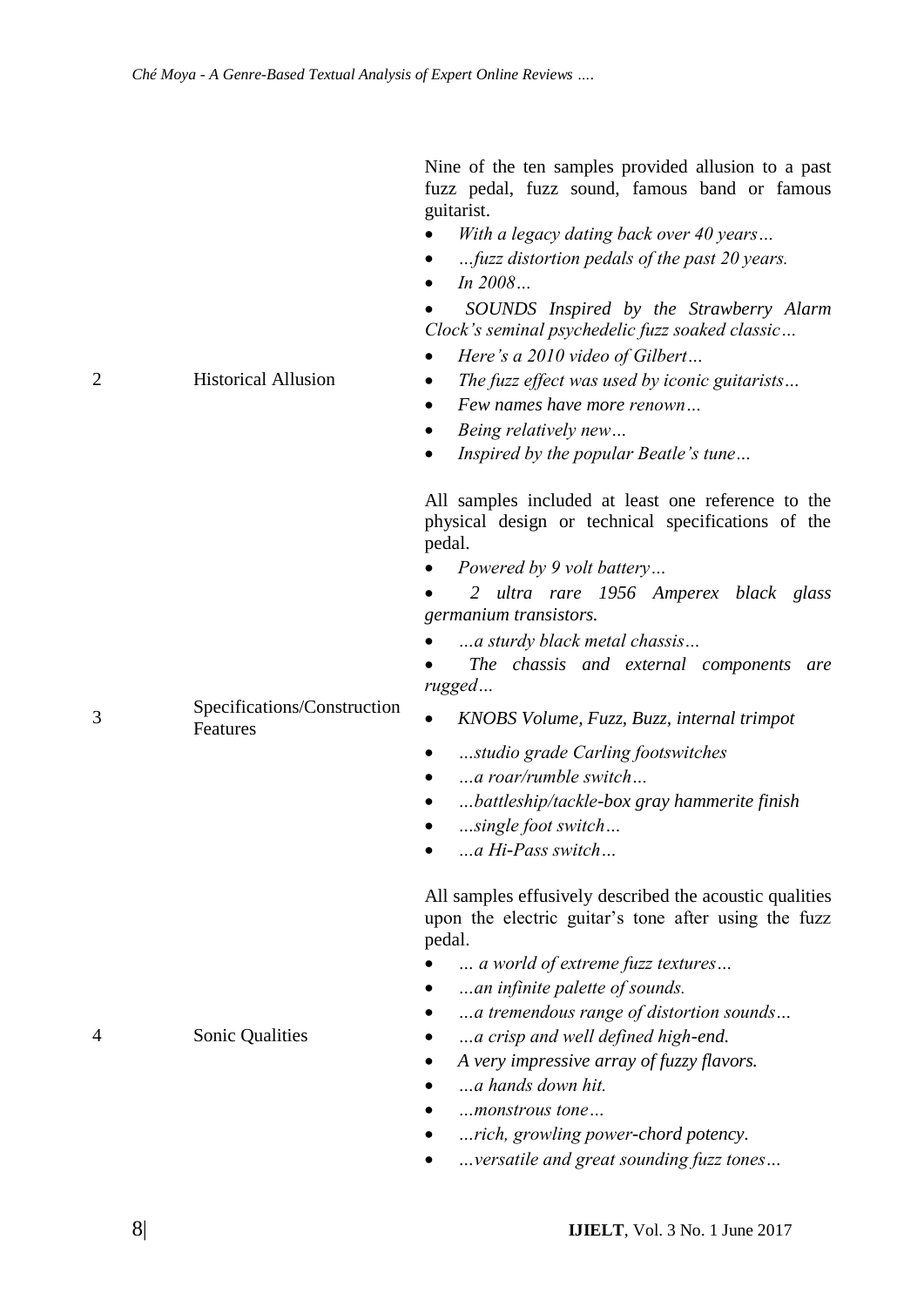*Overall-Rating-5.0 (used twice)*

*…spitting fuzz…*

Eight of the ten samples provided a form of positive judgment on the pedal.

| 5a | Positive Judgment                            | Buy ifyou want a tremendous range<br><i>Pros: An extremely high quality</i><br>Who's it for? Players who want<br>$\bullet$<br>makes this ideal for<br>٠<br>Pros: Authentic vintage<br>$\bullet$<br>the versatility and quality of this pedal more<br><i>than makes up for</i> |
|----|----------------------------------------------|-------------------------------------------------------------------------------------------------------------------------------------------------------------------------------------------------------------------------------------------------------------------------------|
| 5b | Negative Judgment (of a<br>specific feature) | Seven of the ten samples provided a form of negative<br>judgment on some feature of the pedal, but never on<br>the pedal as a whole.<br>It's nearly perfect<br>plenty of sweet spots that can be lost<br>Skip ifyour distortion needs can be met<br>$\bullet$                 |
|    |                                              | <i>Cons: The Fuzz Head is quite expensive</i><br>are not as convincing as I'd hope<br>Could be more responsive to<br>While the price tag can be a bit over the top                                                                                                            |

Table 1 contains several notable findings. Move 1 (Video/Visual Aid/Web Link), appealing to the visual, is now a necessary component of the internet culture for these online reviews. Currently, the internet is primarily a visual medium. From what can be gleaned from the online sources and the text themselves, fuzz pedals are readily discussed as having a "boutique" quality (even though some pedals are factory produced and some are handmade) and visual appeal is a prime factor in their design and construction. Earlier models were of a boxy mechanical/utilitarian design, while today, the boxy design is still a necessary functional shape for housing electrical circuits, but some models are overly engineered, designed or even hand painted. Within this discourse community (and arguably even outside of the community), these pedals have become heirlooms, cherished for their aesthetic qualities, as evidenced by their constant presence on www.ebay.com and such sites as www.effectsdatabase.com.

Move 2 (Historical Allusion) harkens to the raw Rock and Roll roots of the fuzz sound. Arguably, the first fuzz/distortion sound came from overdriven or even purposely malfunctioning equipment, (Hitchcock & Sadie, 1986). Being perceived as "vintage" may increase a pedal's perceived authenticity, and hence marketability, as all older members within the discourse community would understand the historic underpinnings of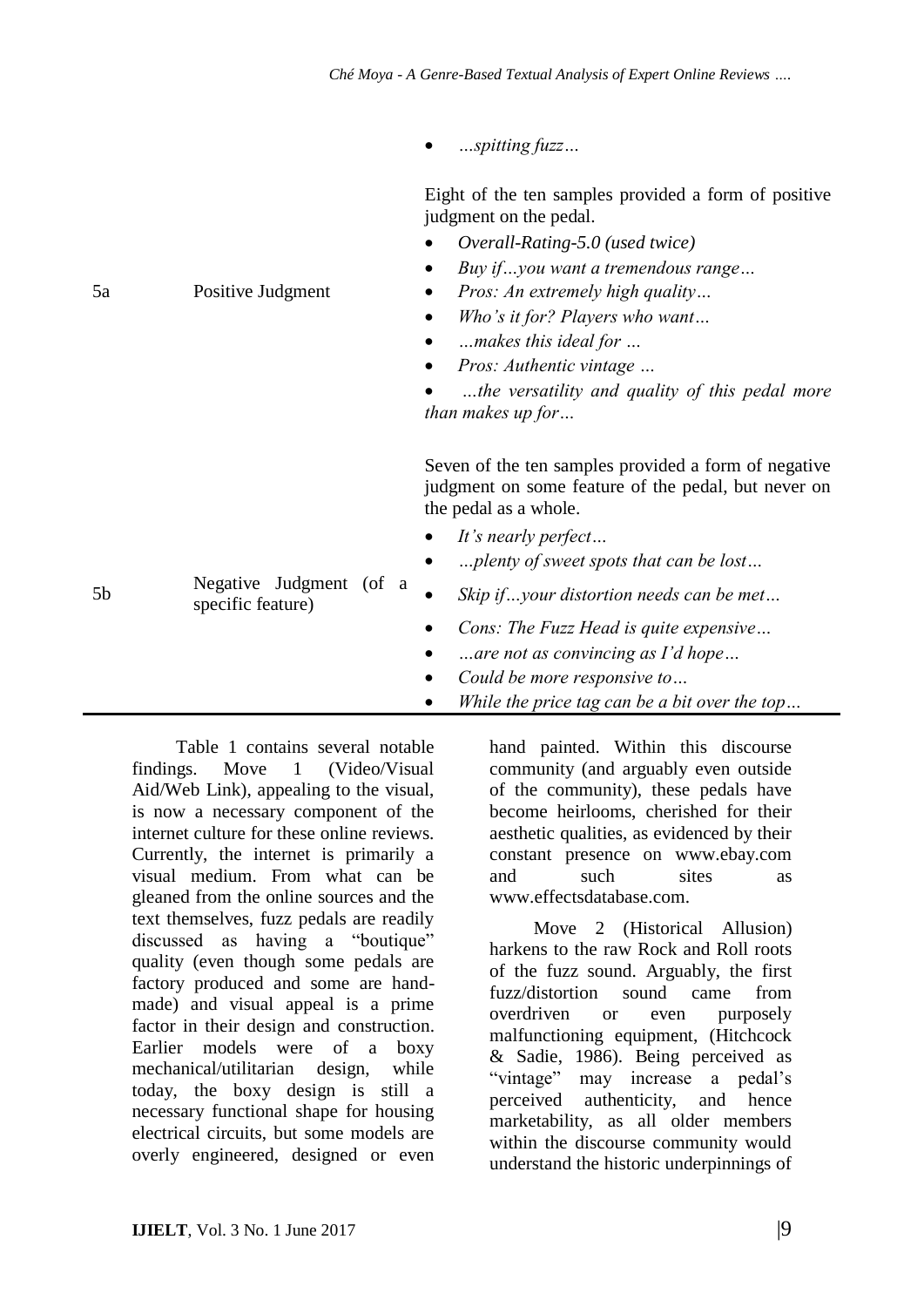certain features, looks, and sounds of particular pedals. Some pedals, such as the *Tone Bender* and the *Big Muff Pi*, retain a legendary status because of these historic connections. Further, the main components of an analog fuzz pedal, although usually updated with improved hardware, are relatively unchanged from the earliest pedals of the 1960s, hence the appearance in Sample Text 2 of "2 *ultra rare* [sic] *1956 Amperex black glass germanium transistors*.‖ While these technological elements arguably do not create effects that are different to an average person's, or even a musician's, hearing, according to Hunter (2004) these historic-tech elements lend an aura to the fuzz pedals which increases their value both monetarily and in terms of collectability. An even rarer and more valuable find would be an authentic and untouched vintage pedal within its original packaging, in mint condition, or a pedal with bona-fide provenance as having been part of a famous musician's gear.

This leads to more technical product advertising in Move 3 (Specifications/Construction Features) as the fuzz pedals are shown as having engineered mechanical "specs," much as one would see for an automobile or other vehicle. Again, there is appeal to the senses and, in some instances, the aesthetics of the physical design.

It is in Move 4 (Sonic Qualities) where the real expository qualities of the online writers, begin to be heard. There are multitudes of sensory descriptors that characterize the sonic qualities of the pedals and increase their WOM legend, first within this discourse community, and then to the larger world of music listeners, perhaps. Table 2 provides some examples of these "target" sensory appeals."

| Sample Text # | <b>Target Sensory</b><br><b>Appeal</b> | <b>Examples</b>                   |
|---------------|----------------------------------------|-----------------------------------|
| 2             | Hearing                                | approach dog whistle<br>territory |
| 3             | Sight                                  | shaping tones                     |
| 8             | Smell                                  | revved up GTO burning<br>rubber   |
| 4             | <b>Taste</b>                           | lighter flavor of distortion      |
| っ             | Touch                                  | more  hot version                 |

Table 2. Sensory appeal of the sonic qualities in sample texts.

Interestingly, all of the sensory appeals in Table 2, with the exception of "Hearing," are to be found, according to Paradis and Eeg-Olofsson (2013), in the genre of wine reviews. Similar appeals to the sensory (Krishna, 2011) are well known in marketing and recognized as categories of audition, vision, taste, olfaction (smell), and haptics (touch).

Moves 5A (Positive Judgment) and 5B (Negative Judgment [of a specific feature]) were a dual move in some instances. For instance, "Pros – Cons", or "Buy if – Skip if." Other samples had no verdict, just praise. Surprisingly, there were never any harsh negative verdicts. Almost all negative statements were hedged, either with a modality, such as *could, much, or would have*, or with a statement about the expensive price of the pedal.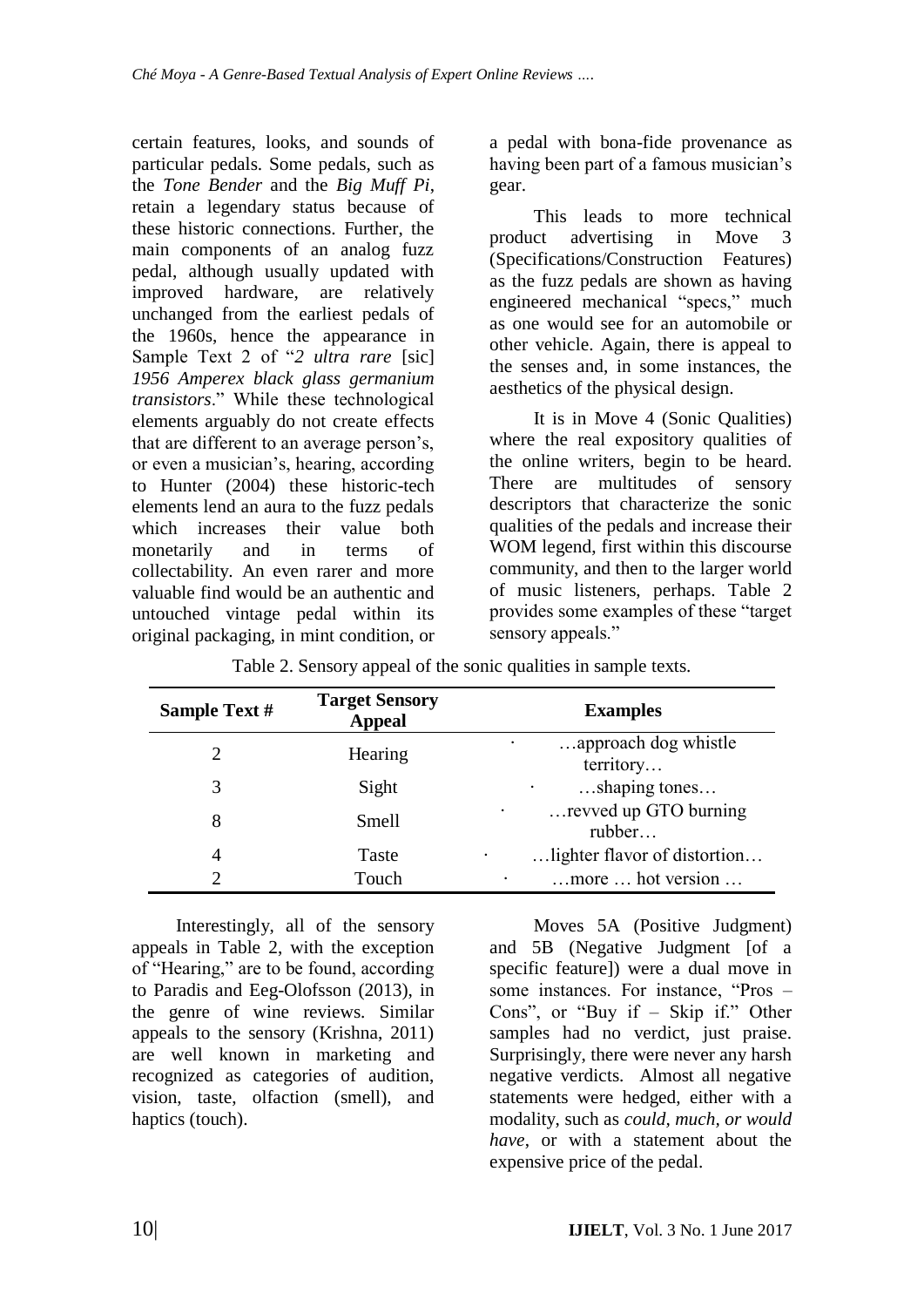Thus, with expert online fuzz pedals reviews there are variations on a generic 'theme,' as there are established Moves which can be discerned, but no single 'blue print' or 'template' which is wholly adhered to.

### **9. Discussion**

### **9.1. Negative Judgments**

There are several reasons why the fuzz pedals were not given harsh negative judgments. First, the pedals could be given by the company to the reviewer, and therefore harshly negative reviews could result in less work for a pedal reviewer and also fewer pedals that the reviewer will get to keep. Second, the pedals are loaned to the reviewer and still a harshly negative review will do nothing but detract from a reviewer's reputation and again will result in fewer writing assignments. Third—and this is the most probable theory when all factors are considered—the reviewers of the fuzz pedals are musicians (they need to at least "play" electric guitar) who know their audience and also true pedal connoisseurs, as evidenced by their knowledge of the technical terms such as *fuzz, distortion, gain, attack, bypass, input, output* used by the discourse community. Whether the pedals are given or borrowed, reviewers realize the pedals are (to the discourse community) usually high quality pieces, and in some sense, works of art, so to use overtly negative attitudes in their judgments would be akin to "striking a bad chord" within their discourse community. Since this study did not analyze cheaper "clone" or "copy" online fuzz pedal reviews, the quality of the pedals was decent to high, and thus, negative comments were minimal.

Other pedals from less reputable manufacturers may invoke wrathful judgment from some within the discourse community, most likely for their build quality, and not the sonic quality, as even the worst sound can be tweaked within a "pedal chain," or through another amplified device, to transform it into something sonically pleasing to someone, somewhere. However, to make a sound, at a bare minimum, there has to be a signal going through a working circuit. Thus a nonworking, and therefore a silent fuzz pedal, at any price point, would be the one with the most negative features.

Further, the almost non-existent use of negative qualities for the fuzz pedals as evidenced above in Move #5b alludes to a lack of deep criticism for the pedals. Particular features are given a few negative words, but the overall lack of negative criticisms proved a "cookie-cutter" quality to the writing of the reviews and further points to a commodification of the genre. There are no real critical views, only an emphasis on positive points that in turn would assist in the sales of the pedals.

Finally, members of this discourse community could find a different place to vent extremely negative comments in online forums, such as [www.thegearpage.net](http://www.thegearpage.net/) or [http://www.harmonycentral.com/forum/](http://www.harmonycentral.com/forum/forum/guitar/acapella-29) [forum/guitar/acapella-29](http://www.harmonycentral.com/forum/forum/guitar/acapella-29) and there are websites such as [www.Amazon.com](http://www.amazon.com/) wherein user-generated formats allow anyone to leave a review and a star rating. There are a number of these online forums and now major-name websites to cater to the passions of enthusiasts. It is this writer's belief that further genre-analysis of these new digital formats would yield rich and interesting results. A possible glitch in this approach may be further commodification of these new genres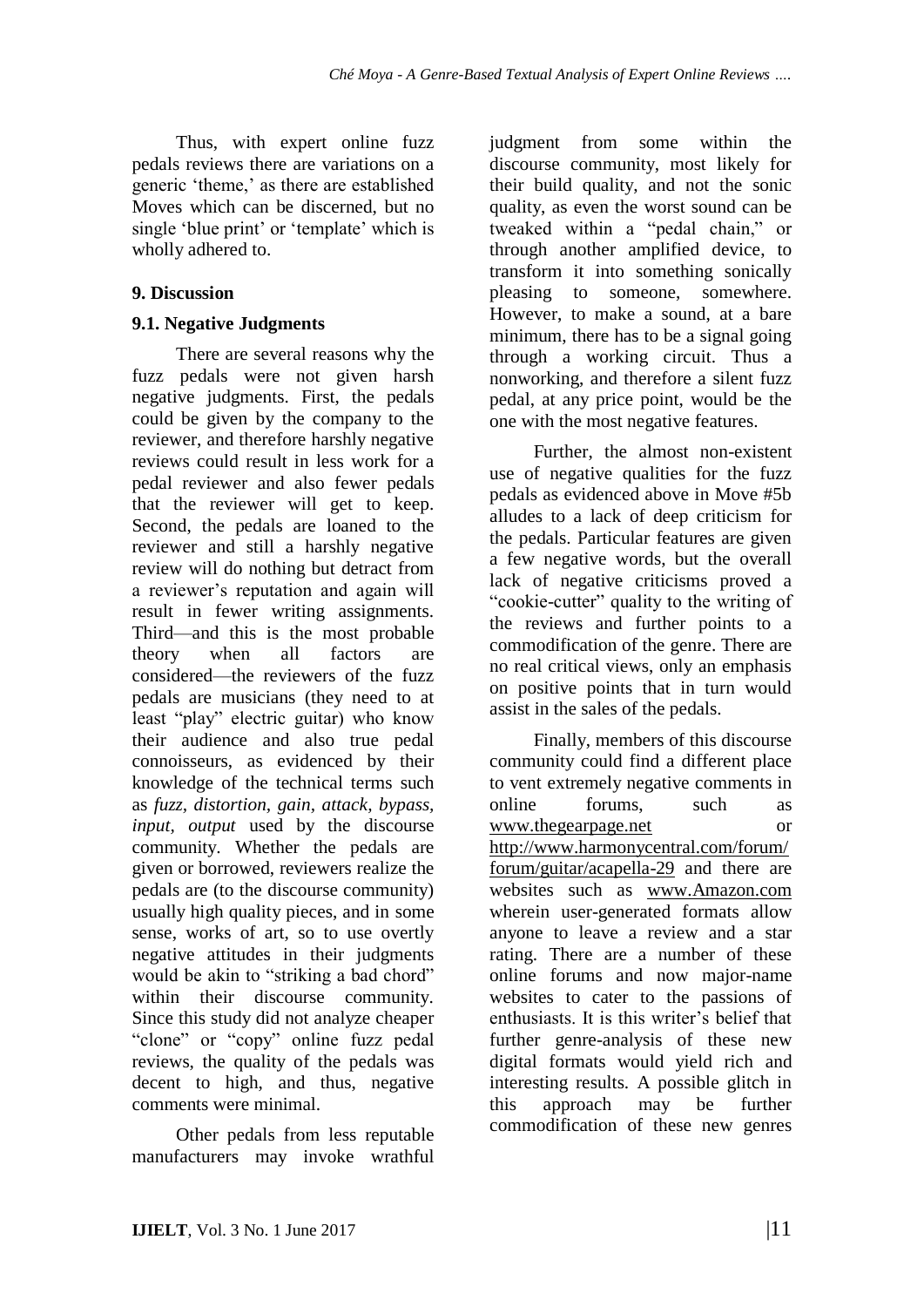before they are even seen outside of their specific discourse communities.

### **9.2. Hybrid Genres**

Hybrid genres are the result of the moving away from the perception of pure genres toward a more nuanced understanding of the concept. Definition of what is pure, and therefore may be a pure genre, seems to be in an academic state of flux as of this writing. The hybrid genre is the norm. For this reason, it seemed sensible for a hybrid Move Analysis to be utilized for this particular genre. I used the method of Moves Analysis and adapted it to discover lexicographic qualities in the texts. The particular Moves which revealed themselves from the texts are content-specific for this particular hybridized genre. Other future hybrid genres will most likely require their own form of hybrid Move Analysis, perhaps based on my findings. It is this writer's intent to merely set in motion a new approach for a new form of textual technology, based on an already defined textual tool. Thus, a hybridized move analysis seemed the best way to move forward.

### **9.3. Authorial Power with Occluded Genre Chains**

Authorial power and genre occlusion are the status quo in the expert online review as there are very limited sources to identify all the players and participants. In addition, there is still the question of who will have the authority to grant access to online content. As this study has made clear, there are no clear definitions of who can be an online "perceived" expert." Any company with the money and willingness to make an online review can do so.

Perhaps the future holds a more transparent form of *genre clarity,* which can work for the digital realm, instead of the more likely scenario of total obfuscation of online content production through impenetrable digital genre chains. Of course, the Internet can be a haven for anonymity. That anonymity may be at risk if online content producers must always be revealed.

## **9.4. Subconscious Marketing**

Subconscious marketing will continue online as well as a *caveat emptor* attitude wherever there is money to be made. However, there may be solace with the fact that younger generations are increasingly tech savvy and may be immune to the Pavlovian effects of online marketing techniques.

As this study demonstrates, sensory appeal is very much a part of online fuzz pedal reviews. It involves sense perceptions that are not usually associated with the fuzz pedals being reviewed. These sense perceptions help to lend a hedonistic air and "rock sensibility" to fuzz pedals. These feelings appeal to underlying psychological assumptions of pleasure and, ultimately, help to sell the fuzz pedals.

### **9.5. Manipulation of Online Digital Reviews**

Manipulation of online digital technologies is probably the most serious topic of those mentioned here. As technology has always been a dualedged sword for human endeavors, it will most likely continue to be so. In one sense, a massive outsourcing of information is incredibly useful for the progress of society as a whole. The Internet is a revolution in terms of information sharing. However, control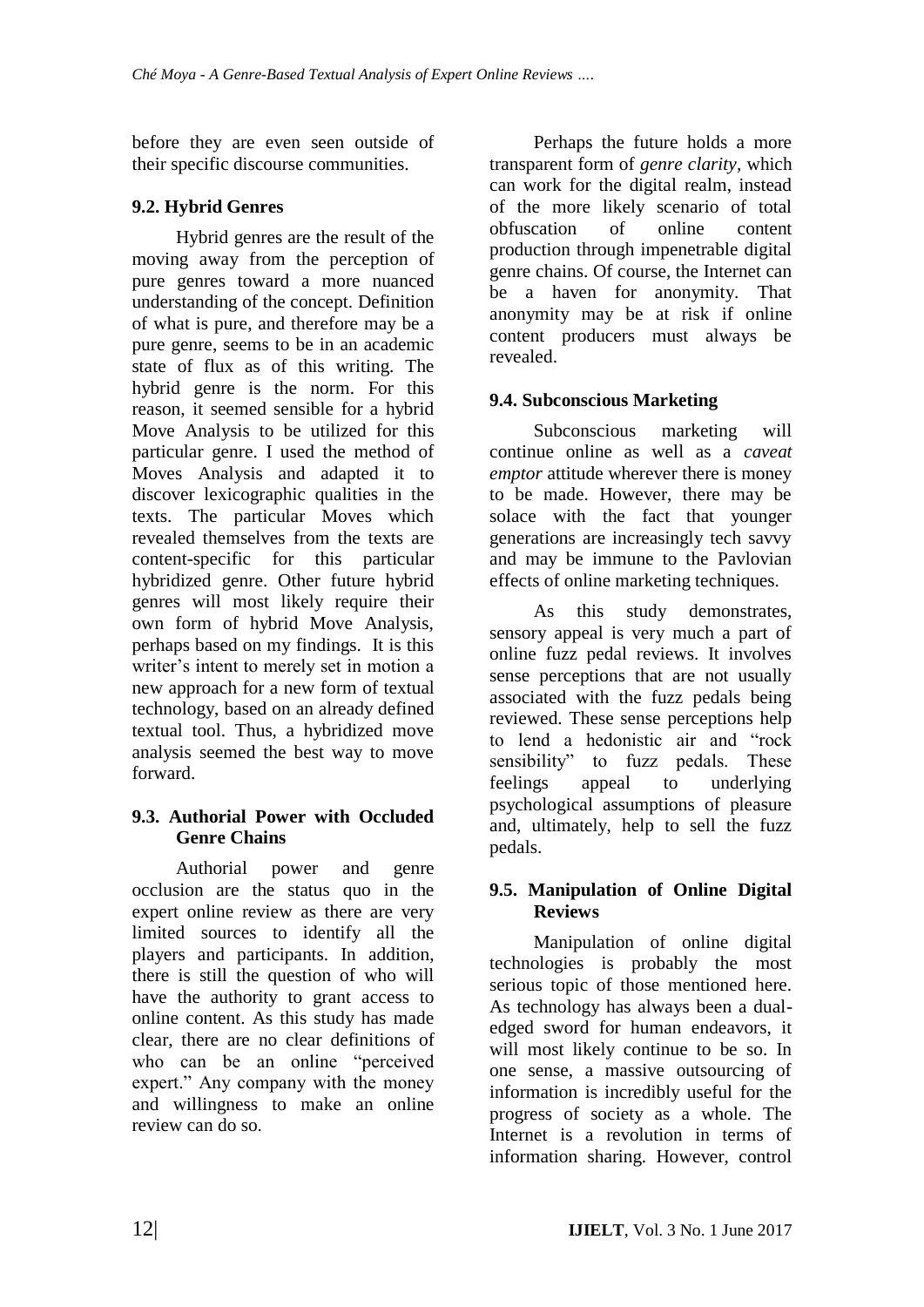of information may result in the control of larger societal structures related to monetary and political power. Even this study, with its limitations, reveals the possible control of information for monetary power, in this case, to increase WOM sales of certain fuzz pedals through expert online reviews.

### **10. Further Research**

Ideas for further research into online reviews are abundantly clear and fertile in this golden age of Internet usage and online accessibility. A textual generic study could be modified to identify speech in *YouTube* videos in which other products are reviewed. Take the case of [https://www.youtube.com/user/gearman](https://www.youtube.com/user/gearmanndude/featured) [ndude/featured,](https://www.youtube.com/user/gearmanndude/featured) where the only intent of the producer of the videos is to acquire electric guitar effects pedals (and sometimes other musical gear) and make a video review of the pedals. This channel has over 58,000 followers as of this writing. The WOM language of these videos seems ripe for advertising consumption. As stated by Simonson and Rosen (2014, online source)," Instead of measuring individual consumers' preferences, satisfaction, and loyalty, marketers should redirect resources to the systematic tracking, coding, and quantifying of information from review sites, user forums, and other social media."

Further investigations could be made into how and why the reviewers were chosen and if there are occluded genre chains which affect the choice of reviewers for particular pedals. In addition, research could focus on how involved in the review process are the companies that produce the fuzz pedals. Are participants in online forums and user-generated online reviews truly anonymous unpaid reviewers or are they also part of an occluded genre of product advertising? Huang et.al. (2012) found evidence of online manipulation of online reviews after a computer malfunction at Amazon in 2004, and real names behind online nicknames revealed the true writers to be fraudulent and misrepresenting.

### **11. References**

- Bakhtin, M. M. (1986). Speech Genres and Other Late Essays.
- Bhatia, V.K. (1993). *Analysing genre: Language use in professional settings*. London: Longman.
- Bhatia, V. K. (1997). The power and politics of genre. *World Englishes*, *16*(3), 359-371.
- Bhatia, V. K., & Salmani Nodoushan, M. A. (2015). Genre analysis: The state of the art. *International Journal of Language Studies*, *9*(2).
- Bhatia, V., Sánchez, H. P., & Perez-Paredes, P. (Eds.). (2011). *Researching specialized languages*. Amsterdam, NLD: John Benjamins Publishing Company. Retrieved from [http://0www.ebrary.com.library.s](http://0www.ebrary.com.library.svsu.edu/) [vsu.edu.](http://0www.ebrary.com.library.svsu.edu/)
- Connors, L., Mudambi, S. M., & Schuff, D. (2011, January). Is it the review or the reviewer? A multi-method approach to determine the antecedents of online review helpfulness. In *System Sciences (HICSS), 2011 44th Hawaii International Conference on* (pp. 1-10). IEEE.
- Crystal, D. (2007). *Words, words, words*. Oxford University Press.
- Foucault, M. (1972). *The archaeology of knowledge & the discourse on language*. New York: Pantheon